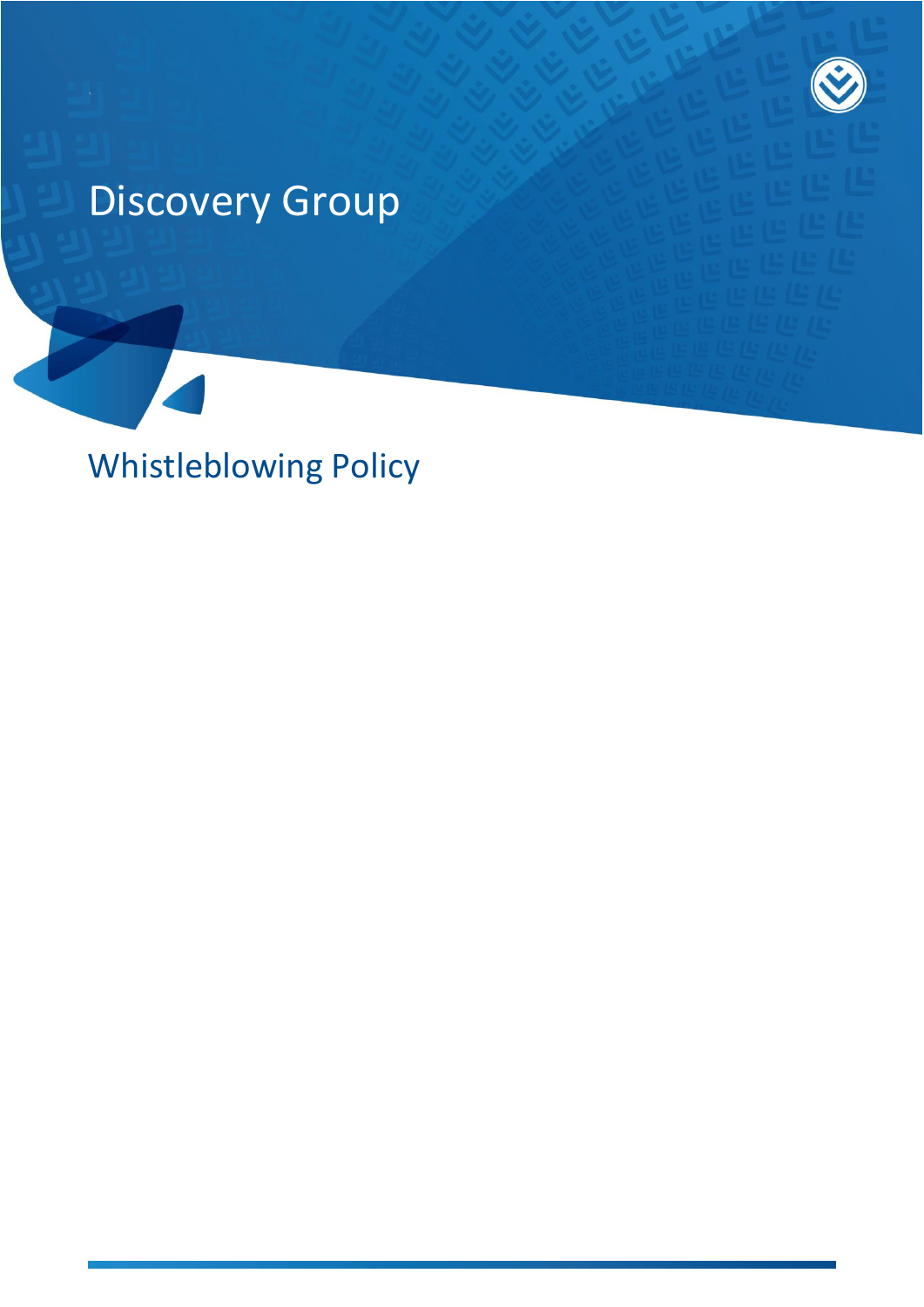

# **Contents**

| 1.1. |  |
|------|--|
| 1.2. |  |
|      |  |
|      |  |
| 2.1. |  |
| 2.2. |  |
| 2.3. |  |
| 2.4. |  |
| 2.5. |  |
| 2.6. |  |
|      |  |
|      |  |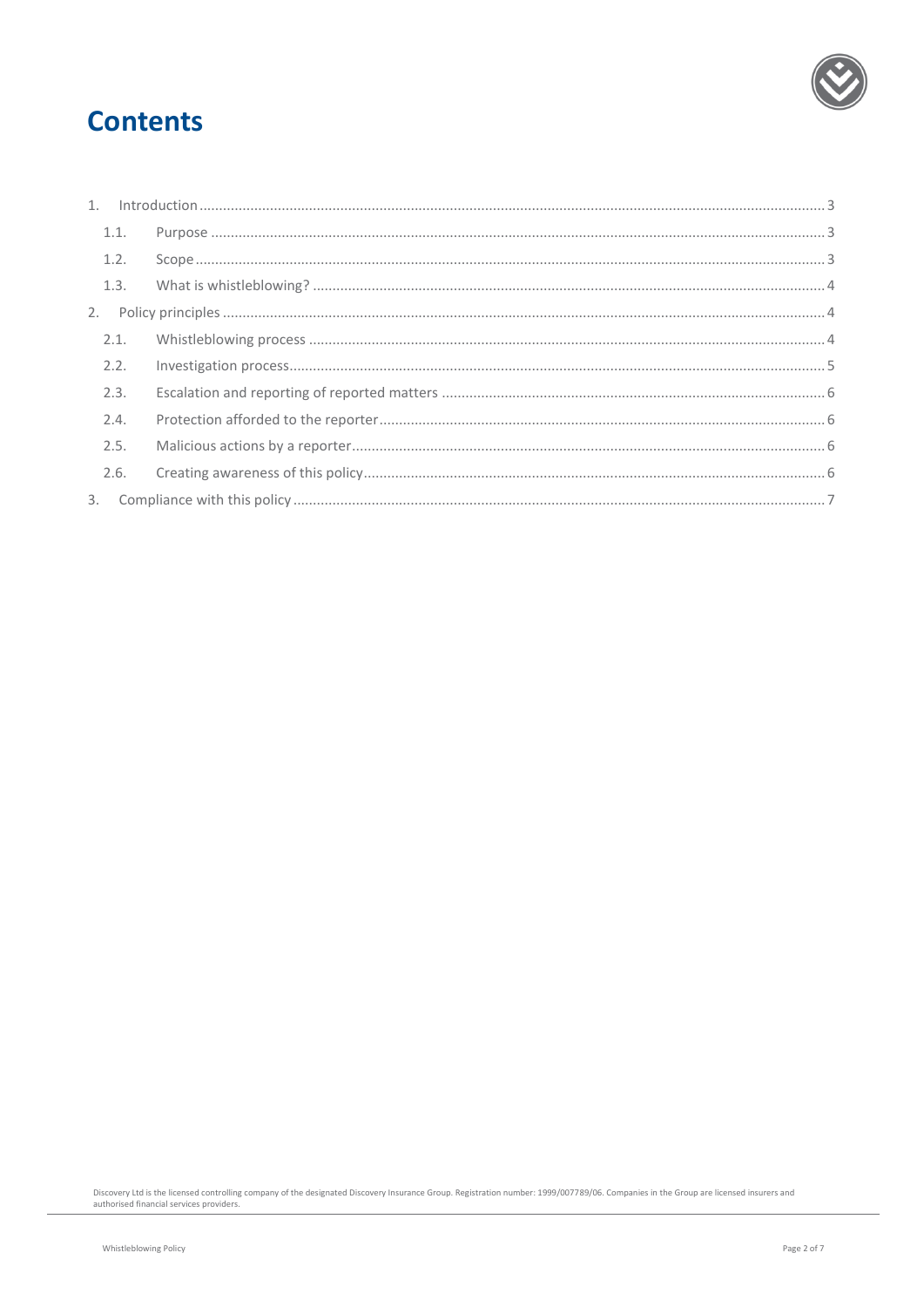

# <span id="page-2-0"></span>**1. Introduction**

Discovery ('Discovery Limited' or 'the Discovery Group') is committed to establishing an environment where the Discovery values form the basis for the conduct of all employees and where employees are empowered to raise matters of concern in a responsible manner.

# <span id="page-2-1"></span>**1.1. Purpose**

Discovery is committed to conducting its business with honesty, integrity and fairness, and expects all employees to maintain high standards in accordance with its policies and procedures. A culture of transparency and accountability is essential in order to prevent unlawful and unethical behaviour, and to address such behaviour it when it does occur.

The purpose of this policy is:

- To encourage employees to report suspected unlawful or unethical behaviour as soon as possible;
- To reassure employees that their concerns will be taken seriously and investigated as appropriate and that their confidentiality will be safeguarded; and
- To reassure employees that when they report suspected unlawful or unethical behaviour in good faith, they will have the necessary protection.

In accordance with applicable legislation, this policy also aims to support a culture where employees can disclose information or concerns relating to criminal and other irregular conduct in the workplace and establishes safe, confidential and effective mechanisms for such disclosure.

This policy is not designed to create a platform for questioning any financial or business decisions that Discovery makes.

The policy is also not intended as an appeal process to reconsider any matter that has already been dealt with through the harassment, grievance or disciplinary processes, unless the matter falls under the definition of whistleblowing in paragraph 1.3.

### <span id="page-2-2"></span>**1.2. Scope**

This policy applies to Discovery and all South African, United Kingdom and United States subsidiaries. This includes:

- Executive and non-executive directors, shareholders and the company secretary of any company within the Discovery Group
- Any senior managers appointed within the Discovery Group
- Full-time, part-time or temporary employees
- Any independent contractors operating as representatives of Discovery
- Any third party associated with the Discovery Group by virtue of their profession and engagement with any entity in the Discovery Group
- The spouse, child or direct beneficiary of any of the above
- A supplier or the employee of such supplier
- Any legal entity controlled by, benefitting from or acting on the instruction of any of the persons listed above.

Each subsidiary within the Group must have procedures in place to align its operations with the spirit and purpose of this policy.

An entity within the Group may elect to have its own whistleblowing procedures, provided that its procedures are consistent with this policy and that the required processes are in place. The Board of Discovery Limited must approve any deviation from this policy.

Discovery Ltd is the licensed controlling company of the designated Discovery Insurance Group. Registration number: 1999/007789/06. Companies in the Group are licensed insurers and authorised financial services providers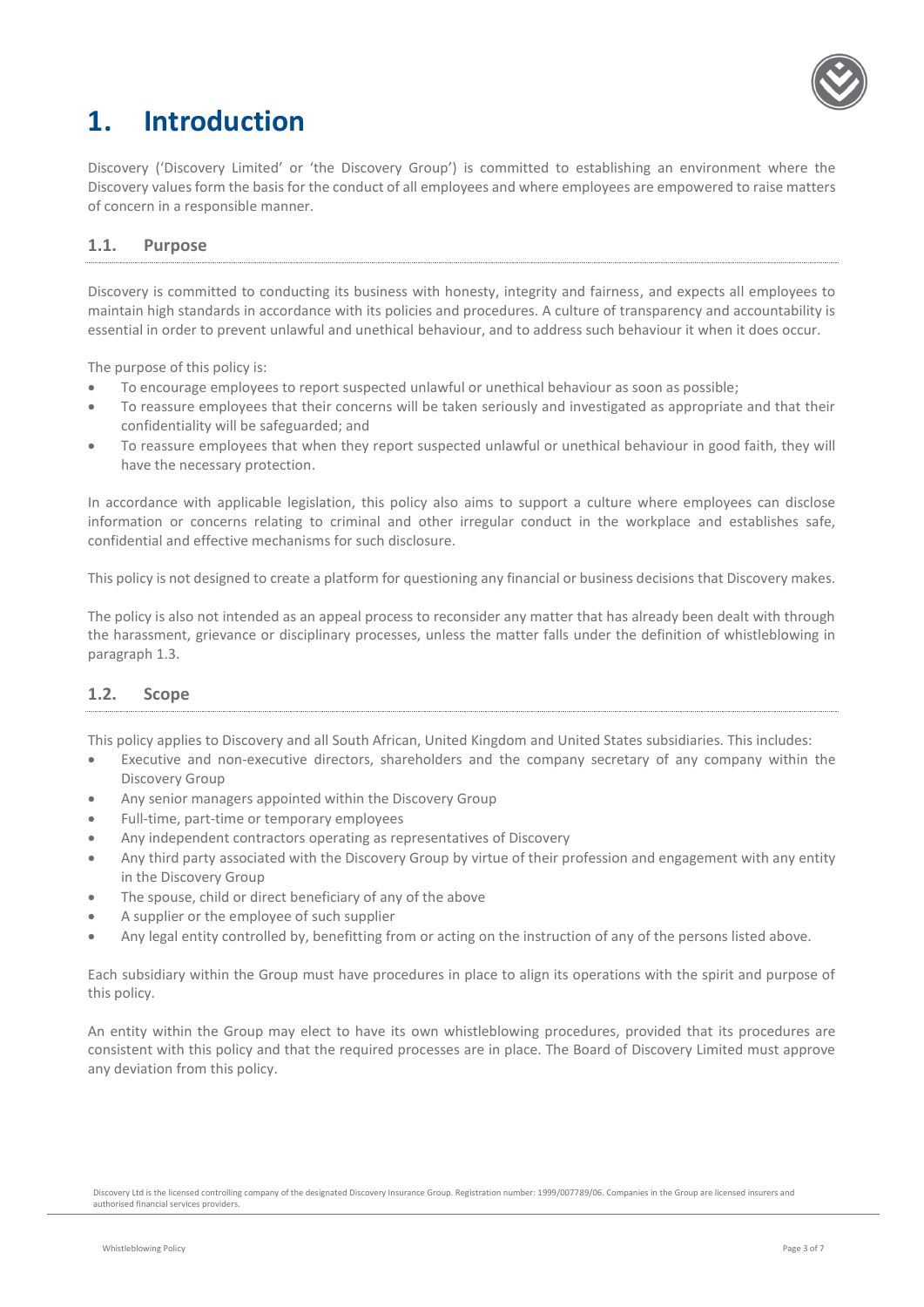<span id="page-3-0"></span>

Any employee with reason to believe that there has been fraud, corruption or malpractice within Discovery, must report such a concern, regardless of whether the fraud, corruption or malpractice may impact the business of Discovery.

# <span id="page-3-1"></span>**2. Policy principles**

<span id="page-3-2"></span>When reporting a concern, employees should submit as much information as possible to facilitate a full investigation.

### **2.1. Whistleblowing process**

There are three avenues available to Discovery employees to report a concern:

#### **2.1.1. Reporting to your direct manager**

- a) All employees should, in the first instance, raise their concerns verbally or in writing with their immediate manager, divisional manager or a member of the executive team. If any employee feels uncomfortable about reporting a matter to their immediate manager (due to the seriousness and/or sensitivity of the issue) they may consider using the reporting options provided in 2.1.2 and 2.1.3 below.
- b) Any manager to whom a concern is reported must notify the Head of Forensic Services or the Ethics Officer (or the equivalent outside of South Africa) of the concern as soon as reasonably possible.

#### **2.1.2. Reporting directly to a responsible department**

- a) Employees can also report their concerns verbally or in writing to the head of any of the following departments (or the equivalent outside of South Africa):
	- The Forensic Services Department
	- The Group Ethics Office
- b) Each of these departments will consider the details of the matter brought to their attention and will ensure that the matter is referred to the correct department for investigation and consideration.

#### **2.1.3. Reporting**

a) Employees may report their concerns anonymously when using the independent Whistle Blowing Hotline or the EthicsDefender application. All reports, whether made anonymously or not, will be treated as confidential and the identity of the employee will be safeguarded.

#### **Deloitte**

- Toll-free phone: 0800 00 45 00
- Toll-free fax: 0800 00 77 88
- International phone: +27 31 508 6444
- International fax: +27 31 502 6760
- Email: discovery@tip-offs.com
- Postal address: Freepost DN298, Umhlanga Rocks, 4320

#### **EthicsDefender or FraudCracker**

- Website: <https://www.discoveryreporting.com/>
- b) In the United Kingdom, employees may also report their concern anonymously the the Anonymous Whistleblowing Hotline:
	- Toll-free phone: 0800 333 362
	- **Email:** [whistleblowing@vitality.co.uk](mailto:whistleblowing@vitality.co.uk)

Discovery Ltd is the licensed controlling company of the designated Discovery Insurance Group. Registration number: 1999/007789/06. Companies in the Group are licensed insurers and authorised financial services providers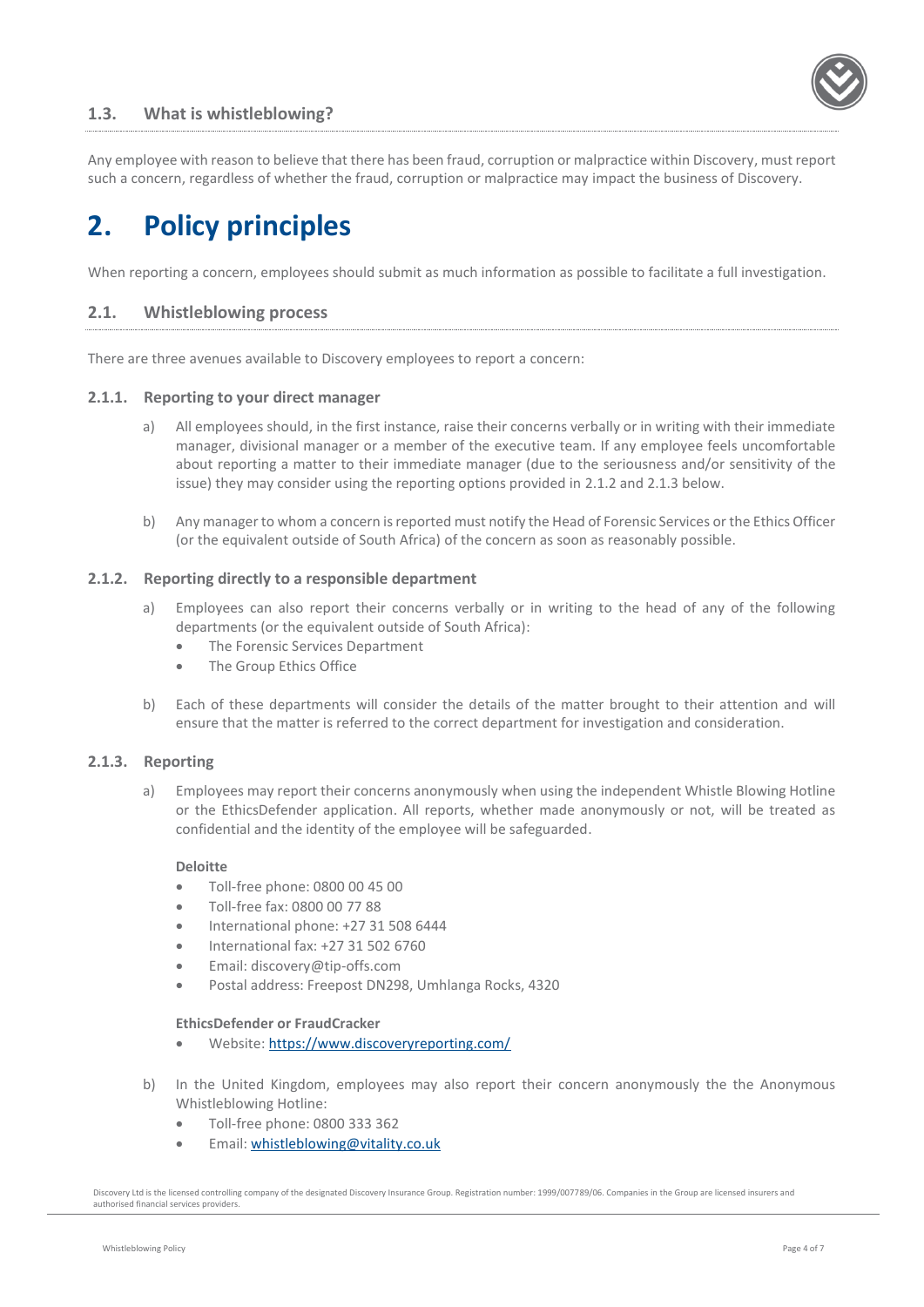

- c) In the United States, employees may report their concern to:
	- Email: Whistleblowing VGI@Vitalitygroup.com
- d) Concerns raised anonymously may not be easy to investigate, because the reports often contain little information. Employees who elect to report anonymously are requested to include as much detail as possible in their report.
- e) The concern reported will be referred to relevant department in Discovery.
- f) The identity of the informant will not be disclosed to Discovery at any time.

#### <span id="page-4-0"></span>**2.2. Investigation process<sup>1</sup>**

- a) The head of the responsible department must consider all concerns brought to their attention and must decide whether or not to investigate the matter or to refer the matter to another area or body. This decision must be made as soon as possible, but within a reasonable timeframe (21 days, as required by regulation within South Africa, or any lesser time frame if so required by applicable legislation in other jurisdictions) from the date of the disclosure.
- b) Any concern referred to another department must be considered by that Department, based on the merits of the matter, to decide whether or not to investigate. This must happen as soon as possible, but also within a reasonable timeframe (21 days, as required by regulation within South Africa, or any lesser time frame if so required by applicable legislation in other jurisdictions) from the date that it was referred.
- c) The party responsible for considering a concern raised must acknowledge receipt of the disclosure in writing (unless the identity of the reporter is unknown) and must inform the reporter in writing of its decision. The decision can be one of the following:
	- i) To investigate the concern and, where possible, the timeframe within which the investigation will be completed;
	- ii) Not to investigate, and the reasons for such decision; or
	- iii) To refer the disclosure to another area or Department.
- d) Where the party referred to above is unable to make a decision within a reasonable timeframe (21 days, as required by regulation within South Africa, or any lesser time frame if so required by applicable legislation), they must notify the reporter of the fact. Regular updates (at intervals of not more than one month at a time) must also be provided to the reporter detailing the progress made in making a decision whether to investigate or not. All decisions on concerns must be finalised within six months from the date when it was reported.
- e) The reporter must be informed of the outcome of the investigation around any concern that they reported within 14 days of finalisation of the investigation.
- f) Depending on the nature and materiality of the concern, a formal investigation may be conducted by either external or internal parties or bodies.
- g) No communication needs to take place between the reporter and the responsible party referred to above when:
	- The identity and contact details of the reporter is unknown
	- If it is necessary to avoid prejudice to the prevention, detection or investigation of a criminal offence.
- h) If it becomes clear that a concern is a grievance or disciplinary issue, the concern will be referred to the Industrial Relations Department (IR) for further action.

#### <sup>1</sup> See section 3B of the Protected Disclosure Act 26 of 2000, as amended

 $\overline{a}$ 

Discovery Ltd is the licensed controlling company of the designated Discovery Insurance Group. Registration number: 1999/007789/06. Companies in the Group are licensed insurers and authorised financial services providers.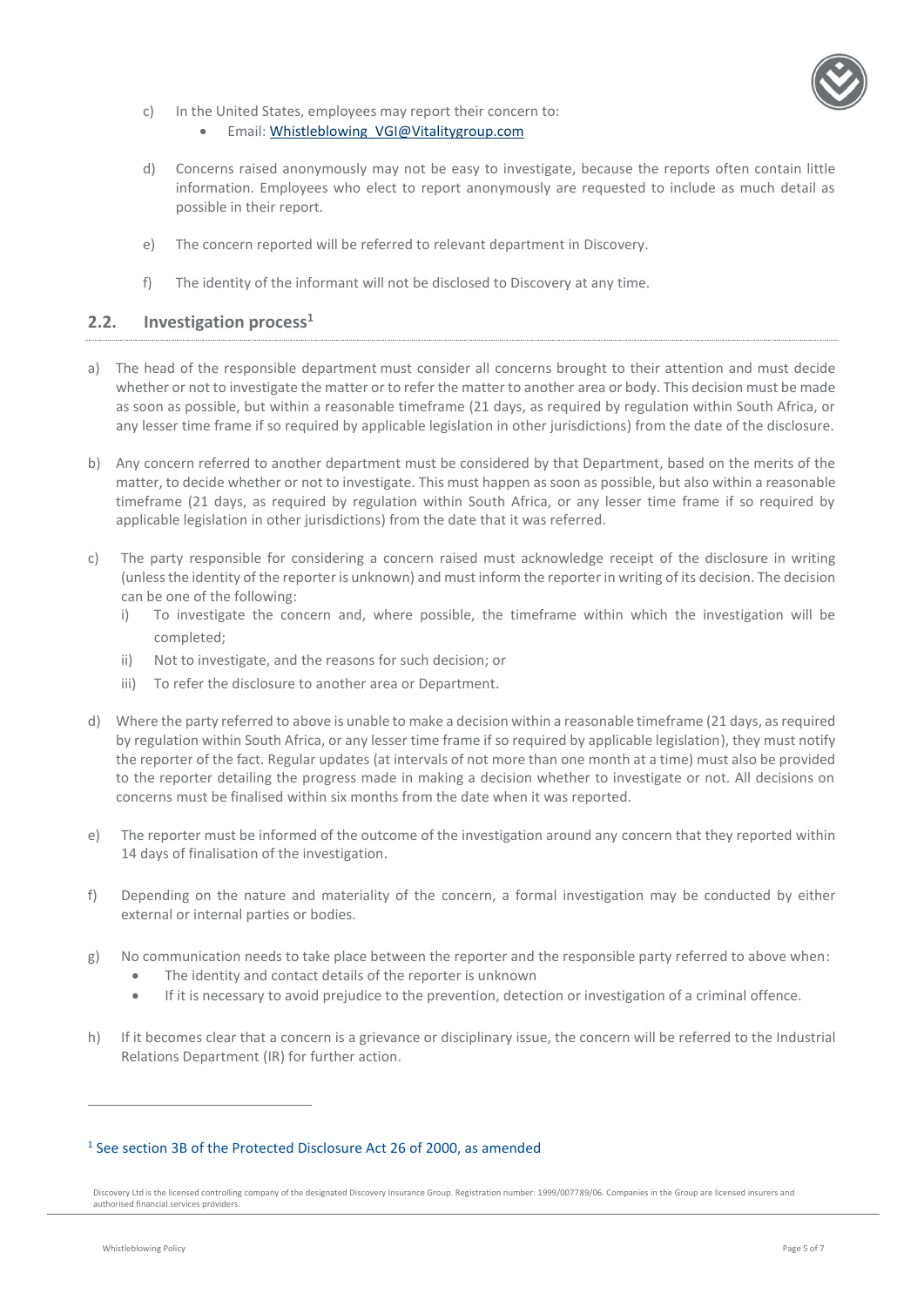

## <span id="page-5-0"></span>**2.3. Escalation and reporting of reported matters**

- a) Where appropriate, the person to whom disclosure is made may escalate the concern to an appropriate body, person or department for investigation. The identity of the person making the disclosure will be treated with the strictest confidentiality at all times.
- b) The head of the South African Ethics department is responsible for reporting to the Group Executive Committee and the Social and Ethics Committee the concerns brought to their attention and the resolution thereof.
- c) The heads of the Ethics department (or equivalent) of subsidiaries is responsible for reporting to the relevant Executive Committee and board committee the concerns brought to their attention and the resolution thereof.

### <span id="page-5-1"></span>**2.4. Protection afforded to the reporter**

- a) Discovery is committed to protecting the rights of its employees who report valid concerns in good faith. All concerns reported, irrespective of the avenue used to report the concern, will be treated with the strictest confidentiality, subject to the relevant legal requirements. The identity of the reporter will not be disclosed without their prior consent.
- b) If the concern cannot be resolved without revealing the identity of the reporter, the person in charge of the investigation will consult with the reporter and agree on a way forward.
- c) Under no circumstances will the harassment, occupational detriment<sup>2</sup> or victimisation of a reporter be tolerated and disciplinary action will be initiated against any employee guilty of such conduct.
- d) Employees are responsible for reporting any knowledge that suggests that an employee is being subjected to occupational detriment by their employer.

# <span id="page-5-2"></span>**2.5. Malicious actions by a reporter**

- a) If a concern is reported in good faith, but due to the nature of the circumstances the concerns or allegations cannot be substantiated, or if they are proven to be incorrect, no action will be taken against the reporter.
- b) Mischievous, intentionally false and malicious reporting, or reporting done for personal gain or otherwise, will be viewed as misconduct on the part of the reporter. The reporter will not be protected in terms of this policy, and may be subject to disciplinary and/or legal action<sup>3</sup>.
- c) The protection described in this policy is not available to a reporter who reports information relating to their own misconduct.

### <span id="page-5-3"></span>**2.6. Creating awareness of this policy**

The Ethics Office (or equivalent in other jurisdictions) must ensure that appropriate controls and processes are in place to make all employees aware of:

- The existence of this policy; and
- The mechanisms available to employees to report matters they consider to be appropriate.

<sup>2</sup> As defined in the Protected Disclosures Act, this includes disciplinary action, dismissal, intimidation, forced transfer to another area, refused promotion, changes in employment terms, refusal to provide references, and threatening with civil or other legal action.

 $\overline{a}$ 

<sup>&</sup>lt;sup>3</sup> Section 9B of the Protected Disclosures Act 26 of 2000, as amended.

Discovery Ltd is the licensed controlling company of the designated Discovery Insurance Group. Registration number: 1999/007789/06. Companies in the Group are licensed insurers and authorised financial services providers.